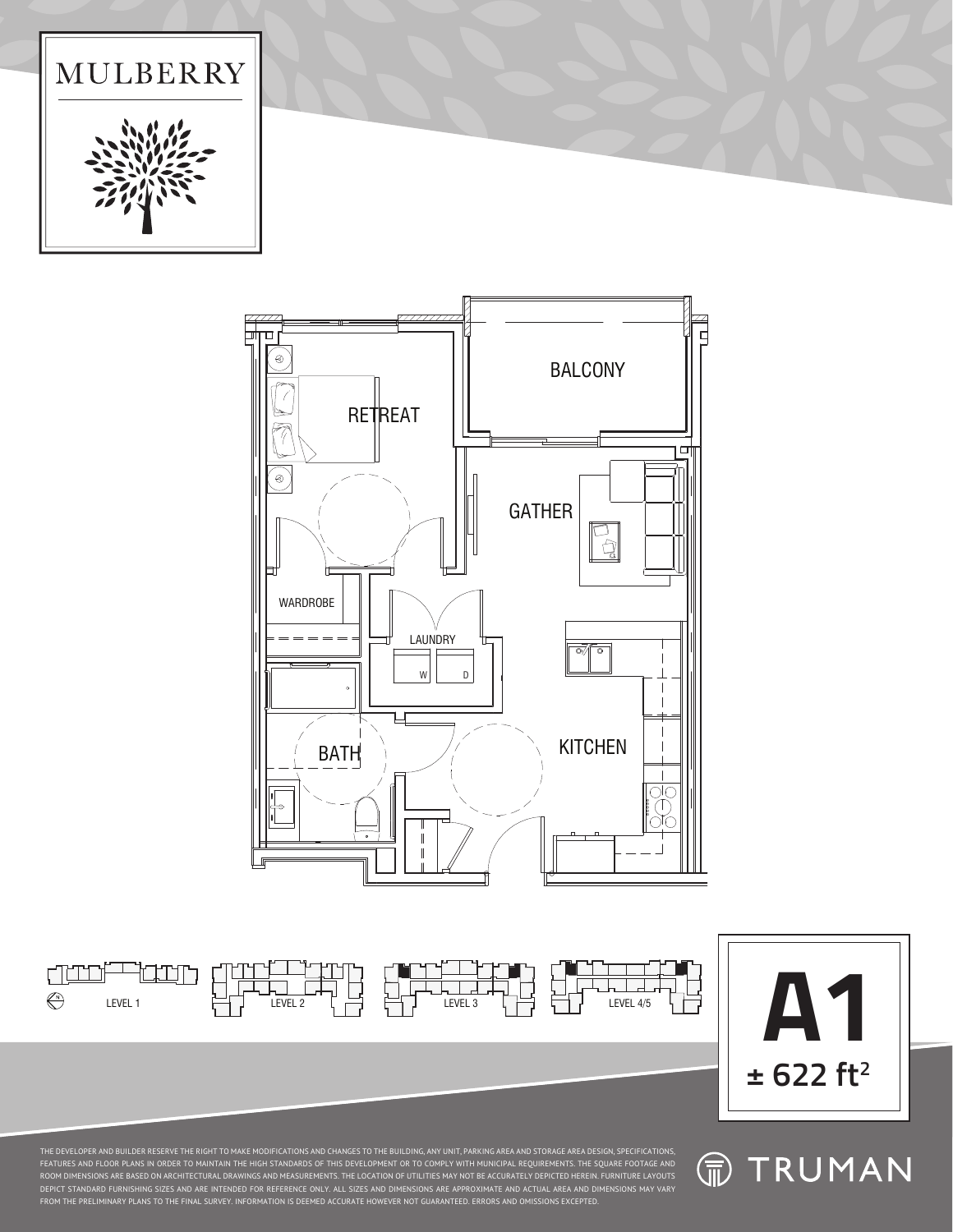







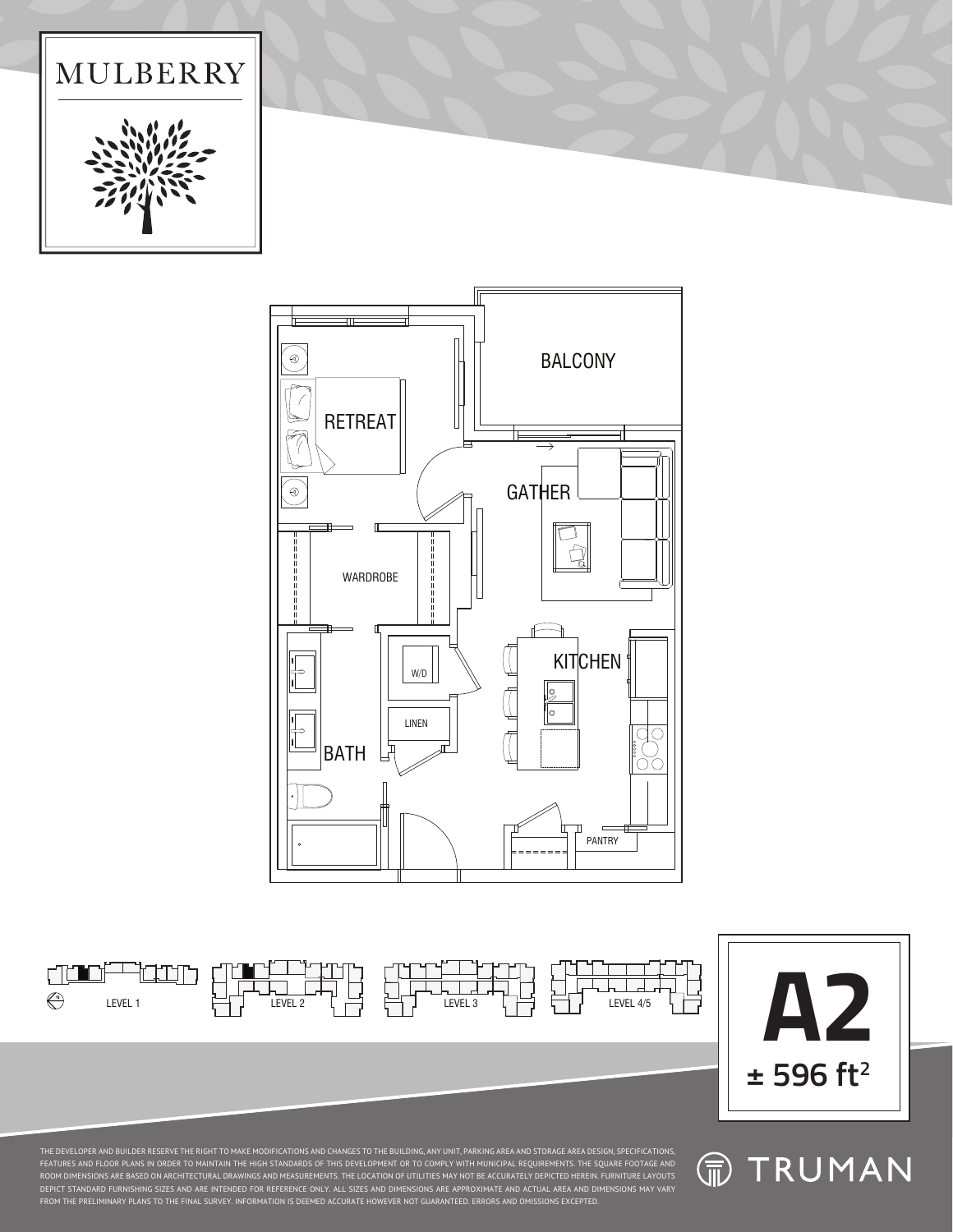







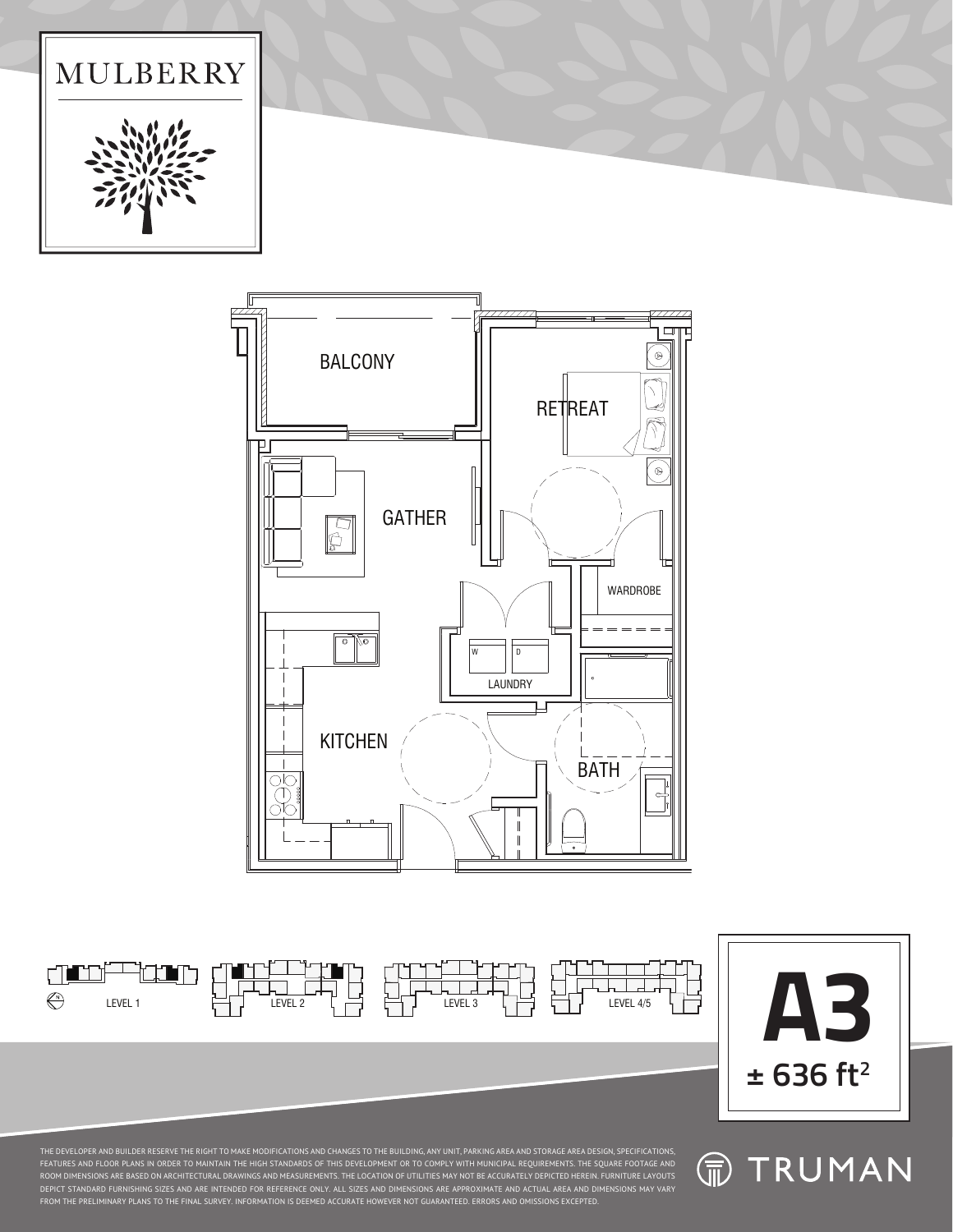



 $\bigoplus$ 

**命 TRUMAN**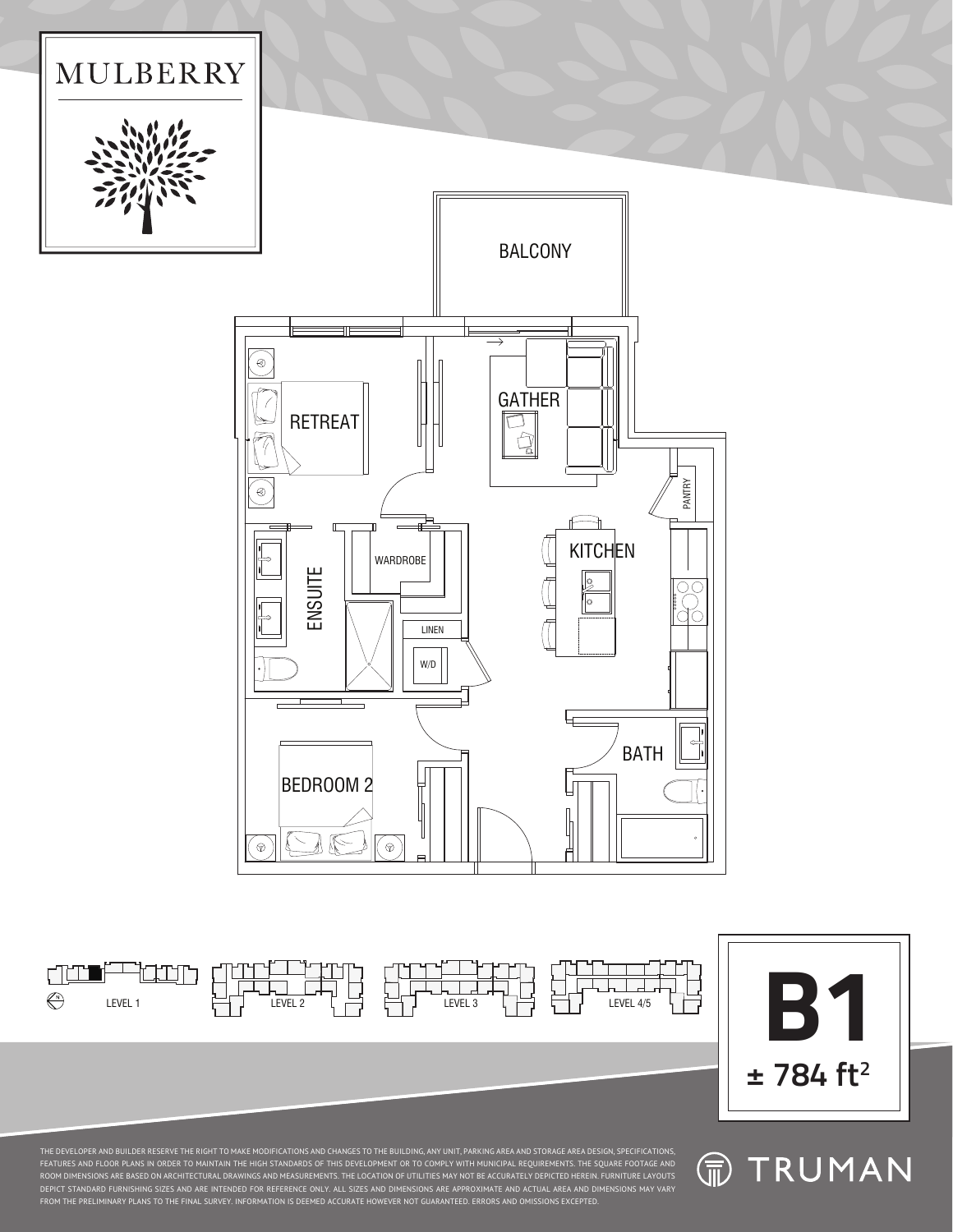







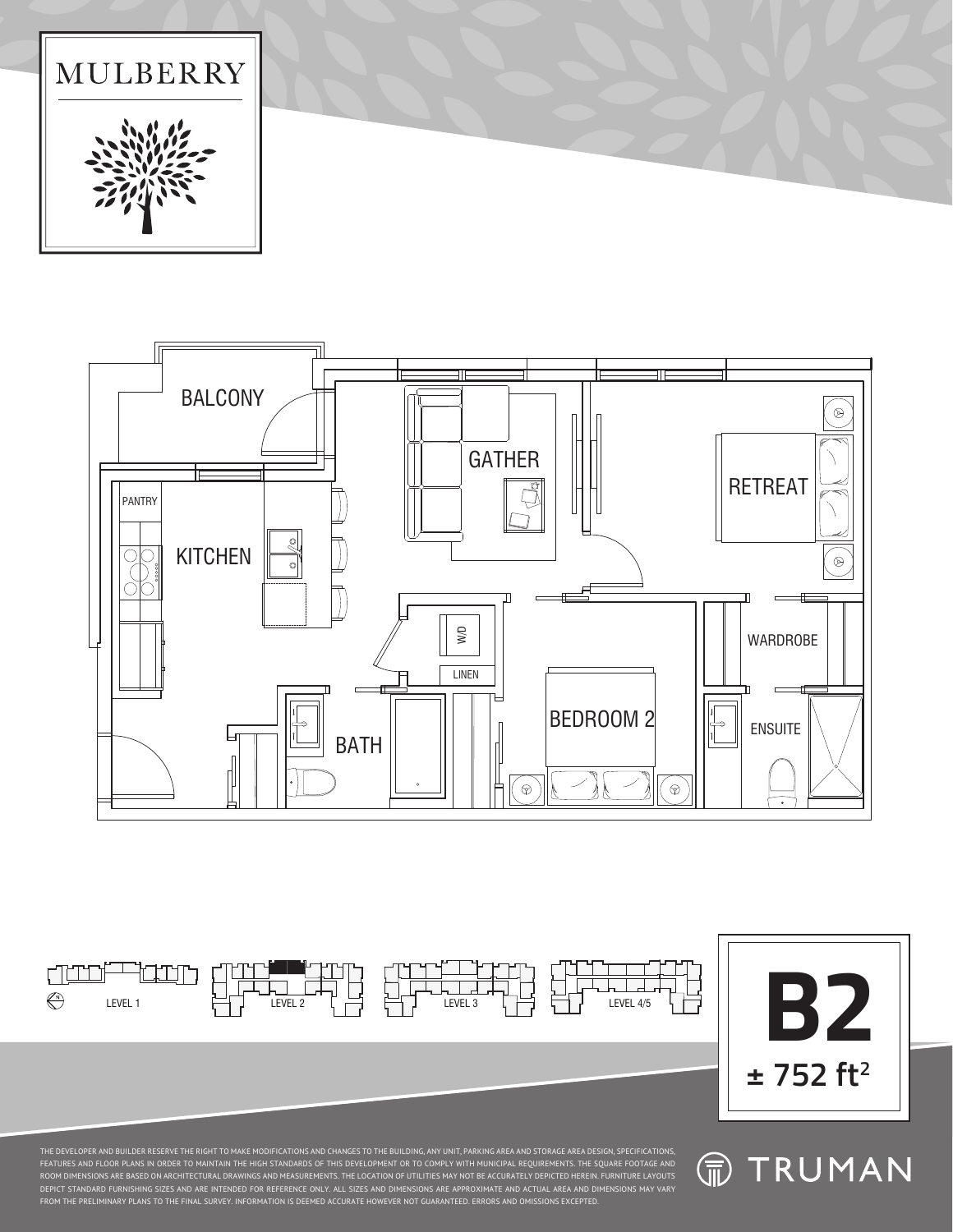LEVEL 1 LEVEL 2 LEVEL 3 LEVEL 4/5



 $\Box$ 





duni

 $\bigoplus$ 

10.BIN



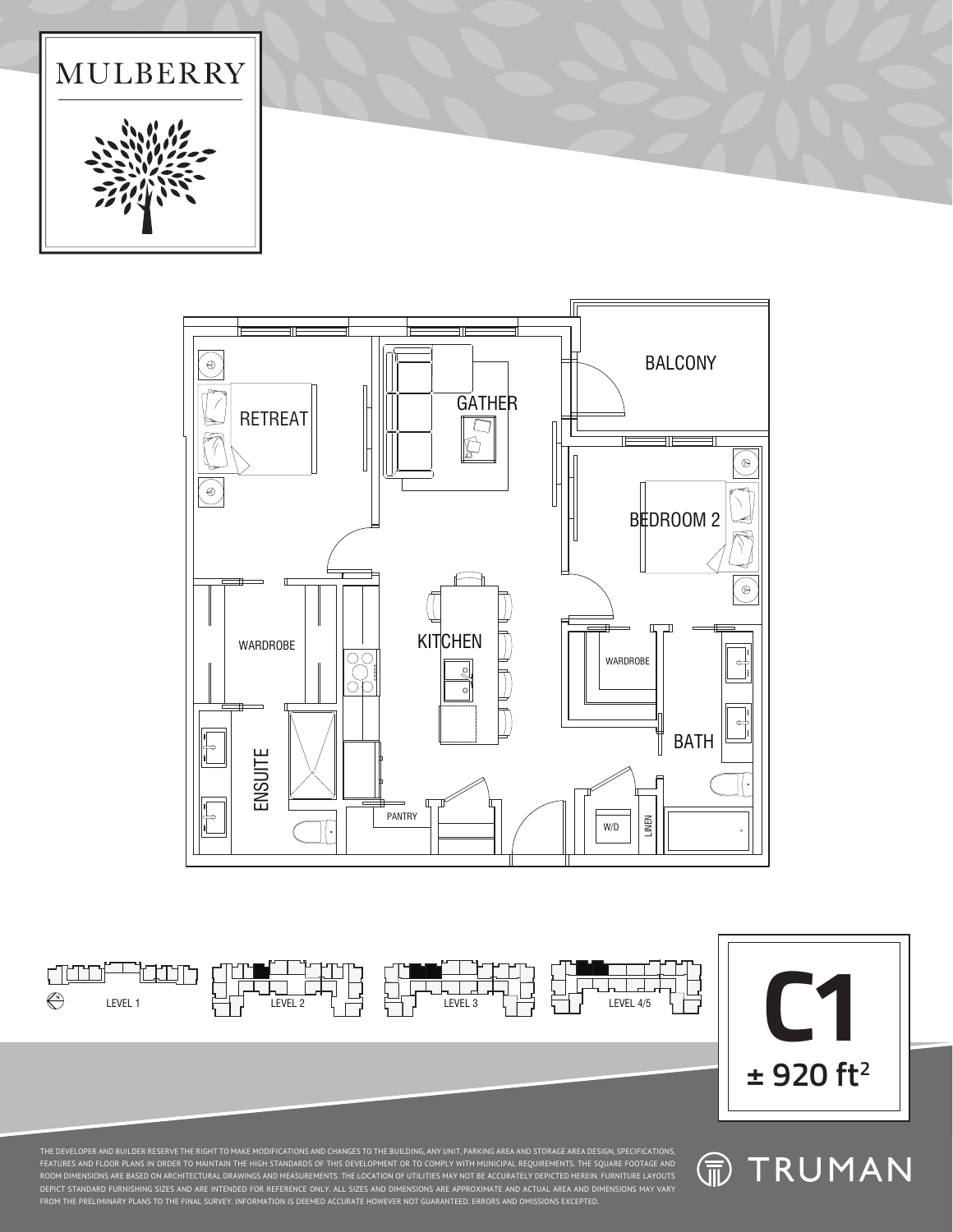









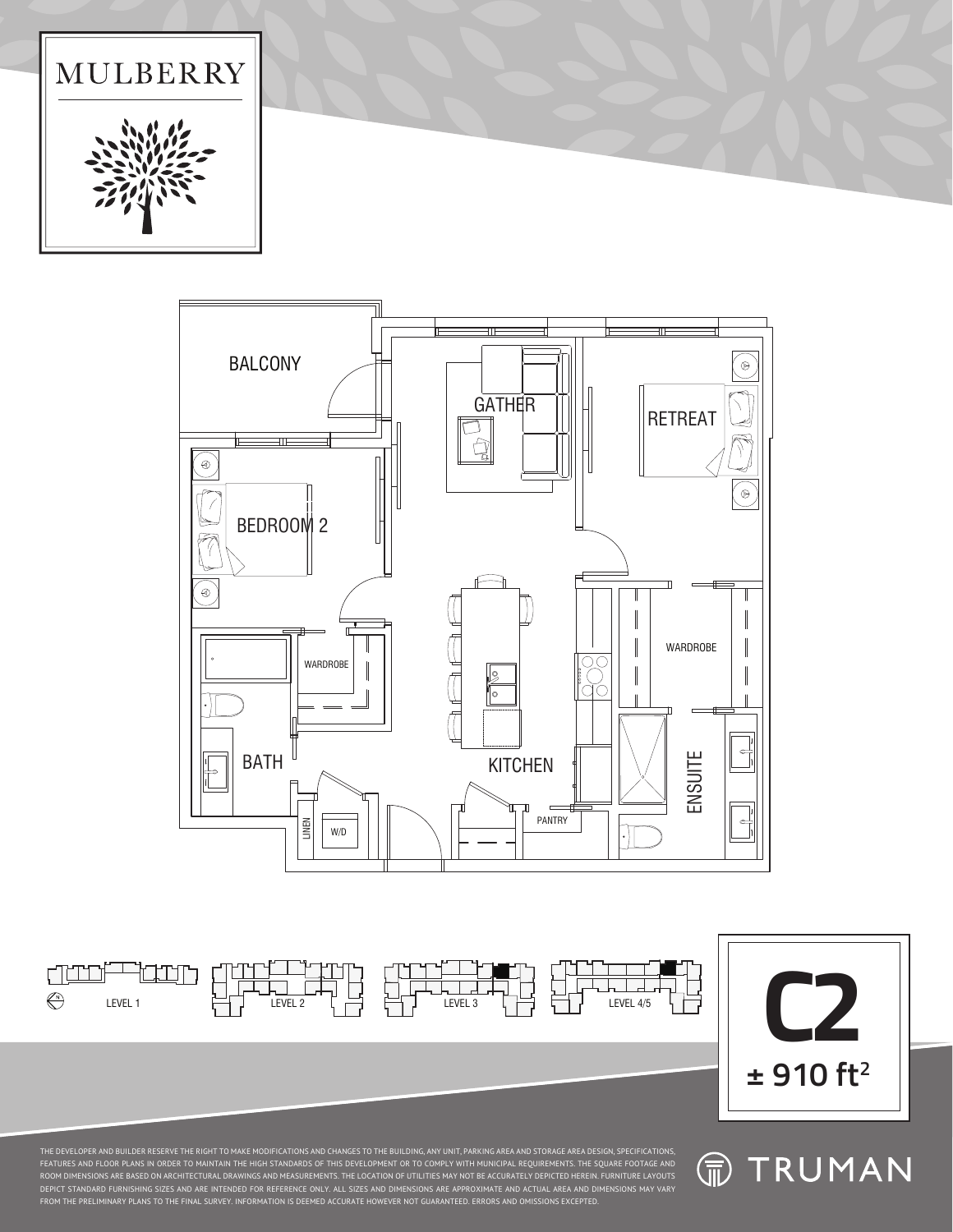









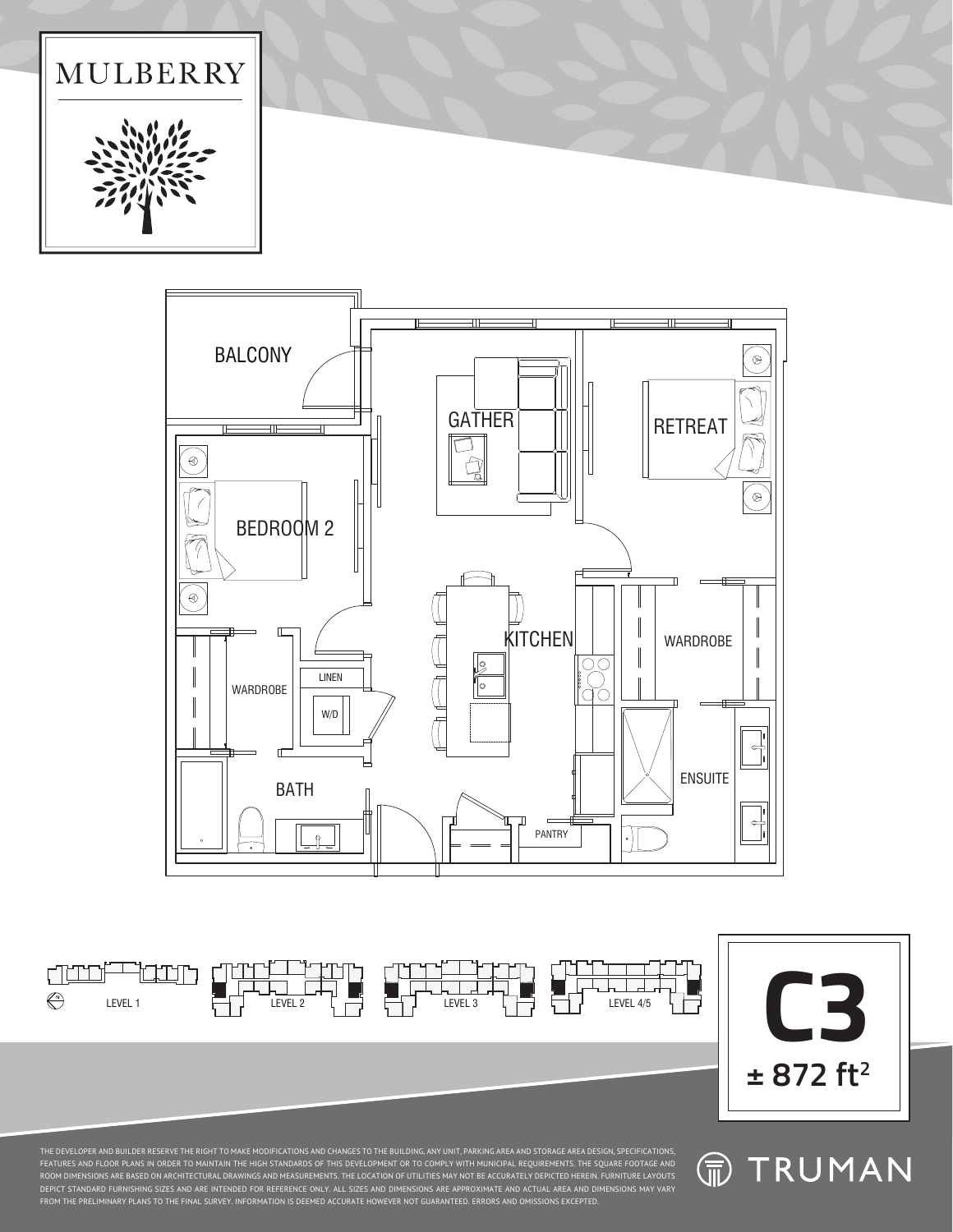









**命 TRUMAN**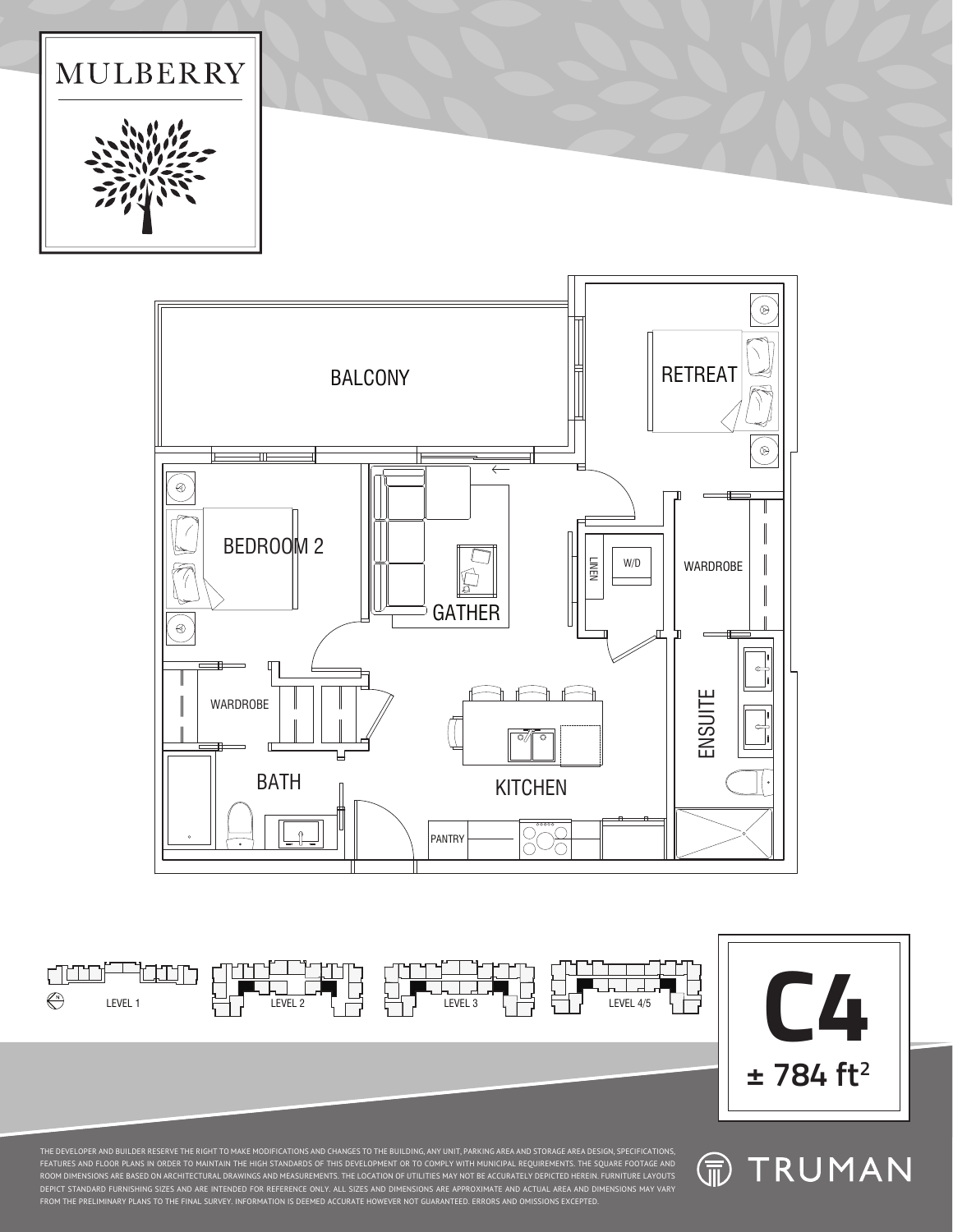LEVEL 1 LEVEL 2 LEVEL 3 LEVEL 4/5







duni

 $\bigoplus$ 

10HH



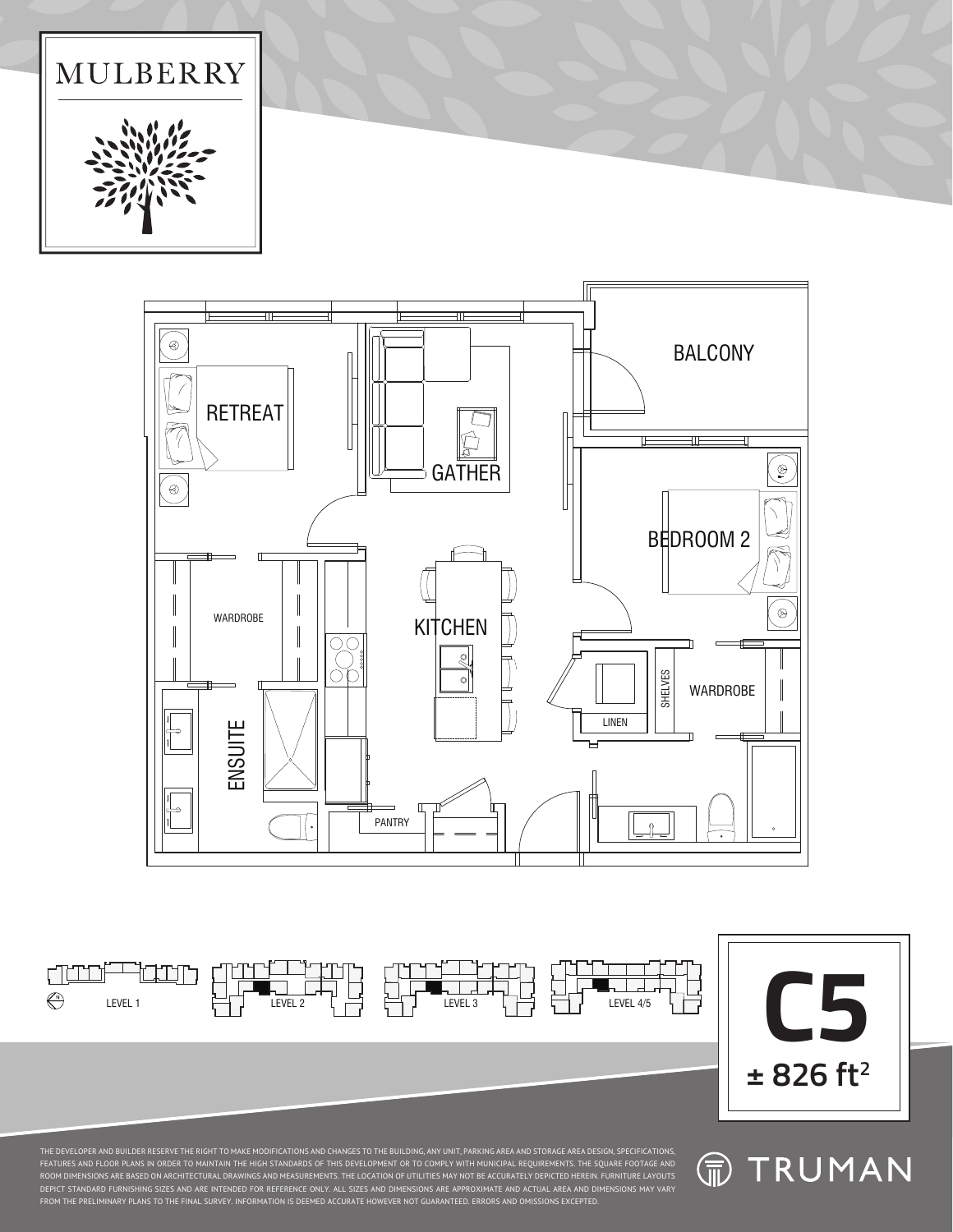LEVEL 1 LEVEL 2 LEVEL 3 LEVEL 4/5



**GATHER** 



**MULBERRY** 

 $\circledR$ 

amo

 $\bigoplus$ 

iaan,



 $\blacksquare$ 

BALCONY

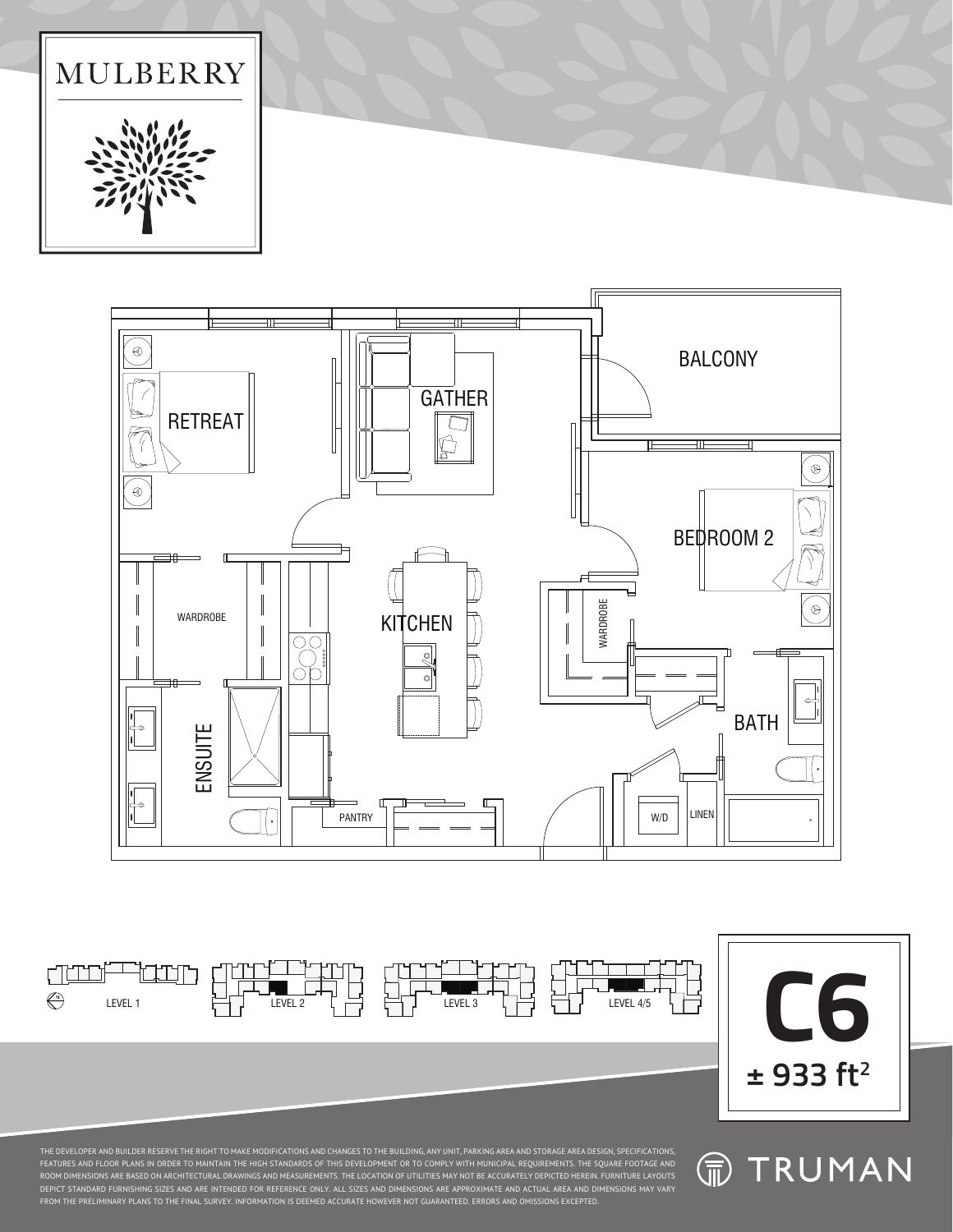**命 TRUMAN** 







 $\bigoplus$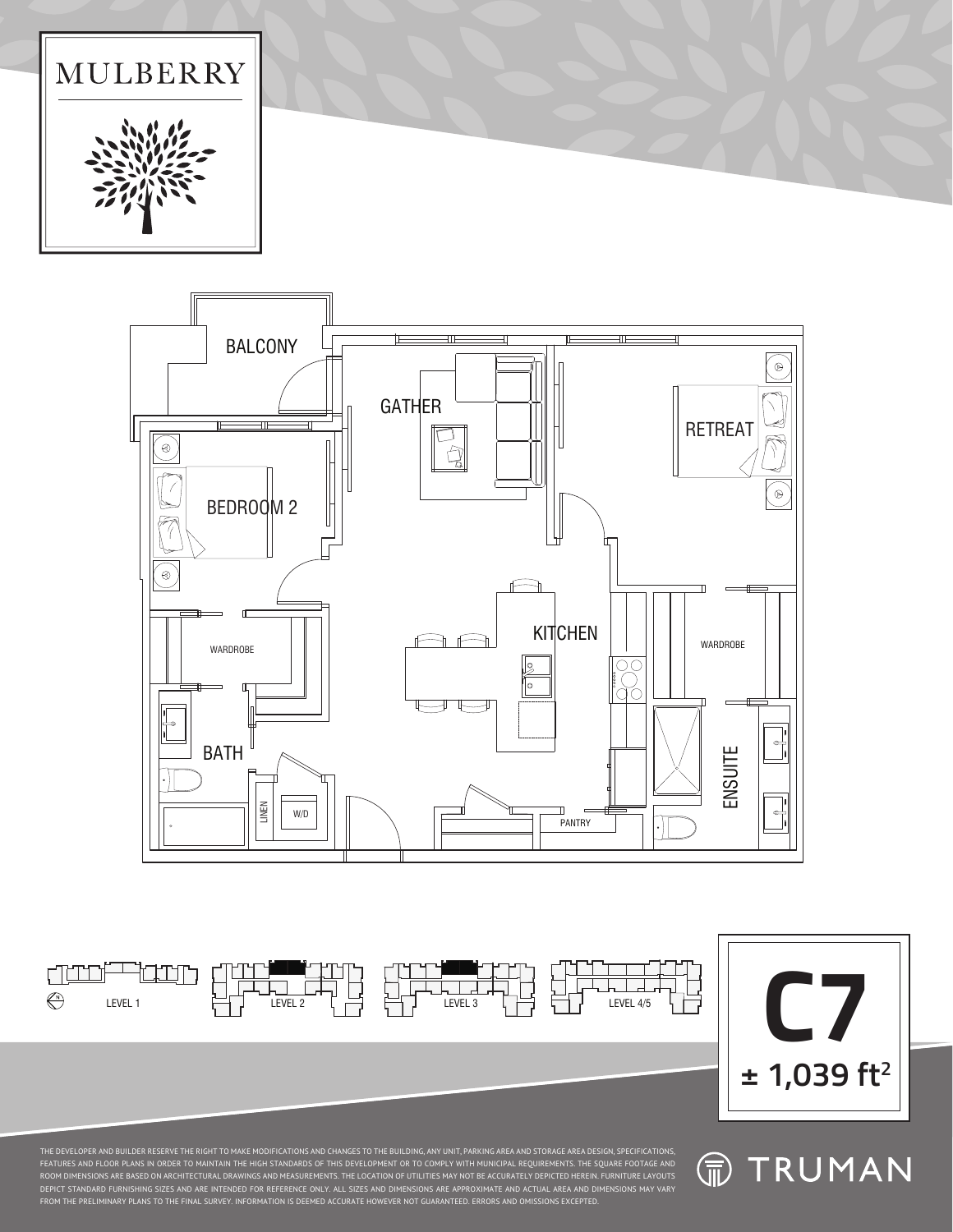LEVEL 1 LEVEL 2 LEVEL 3 LEVEL 4/5



 $\mathbf{I}$ 





duni

 $\bigoplus$ 

iaan,

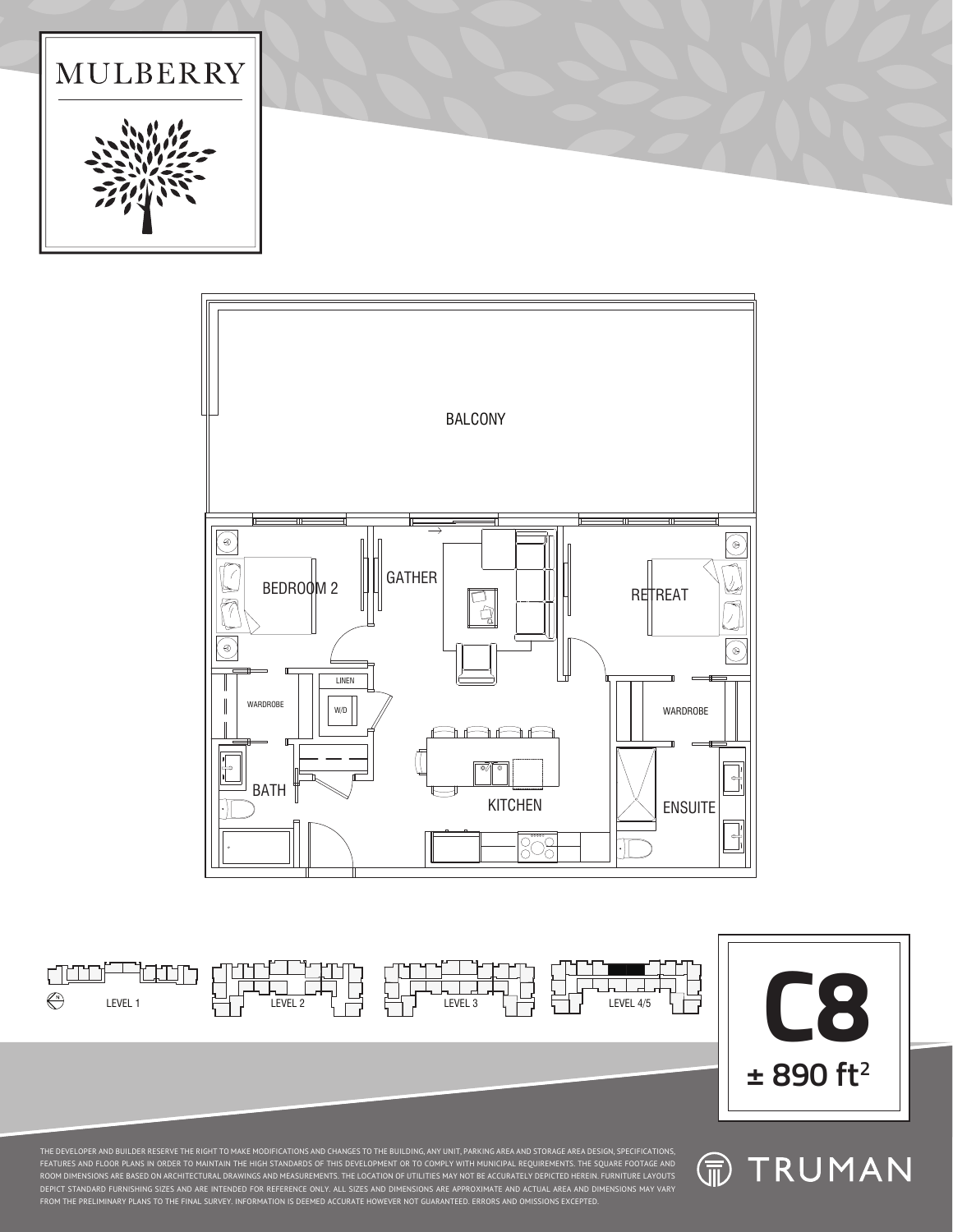







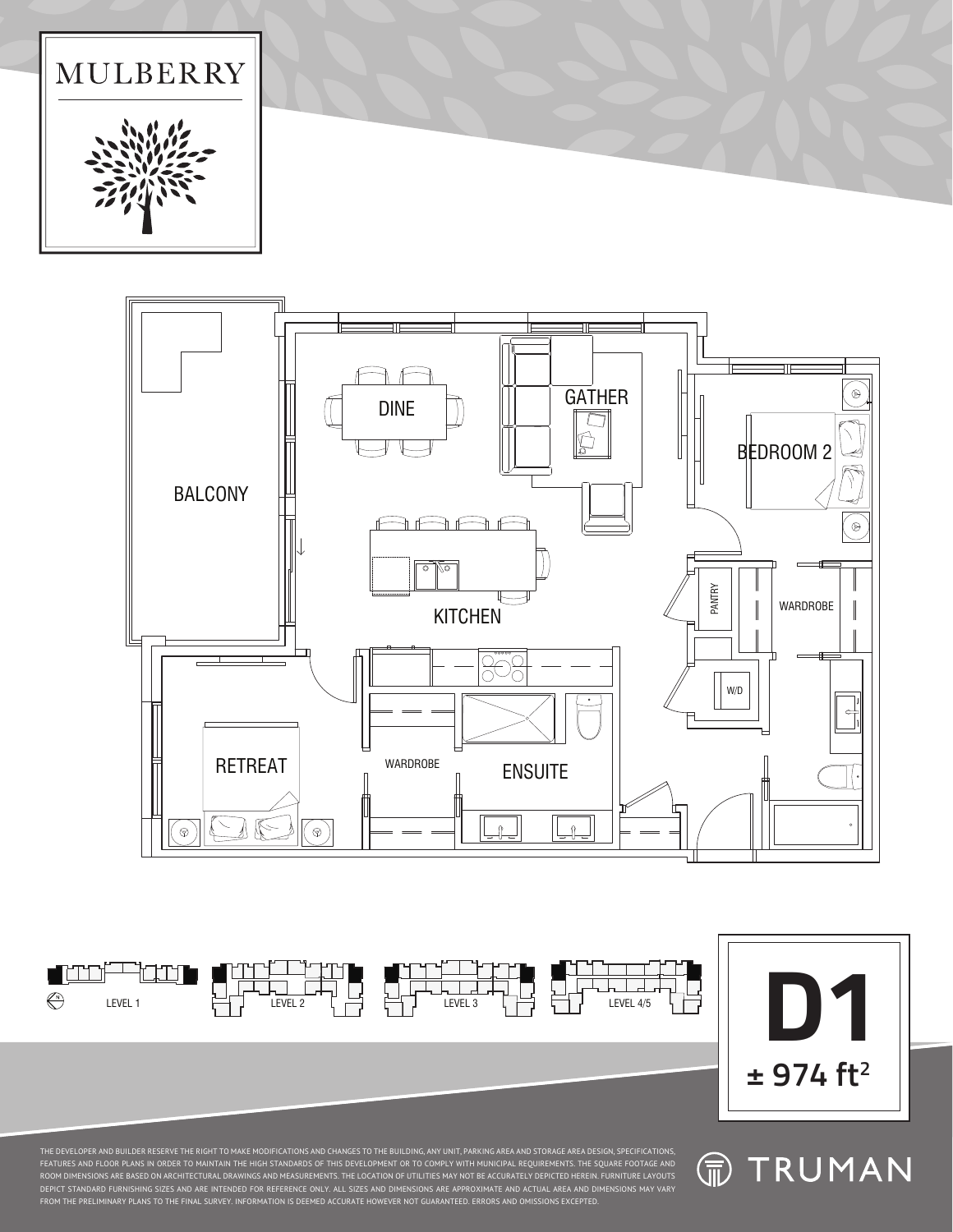